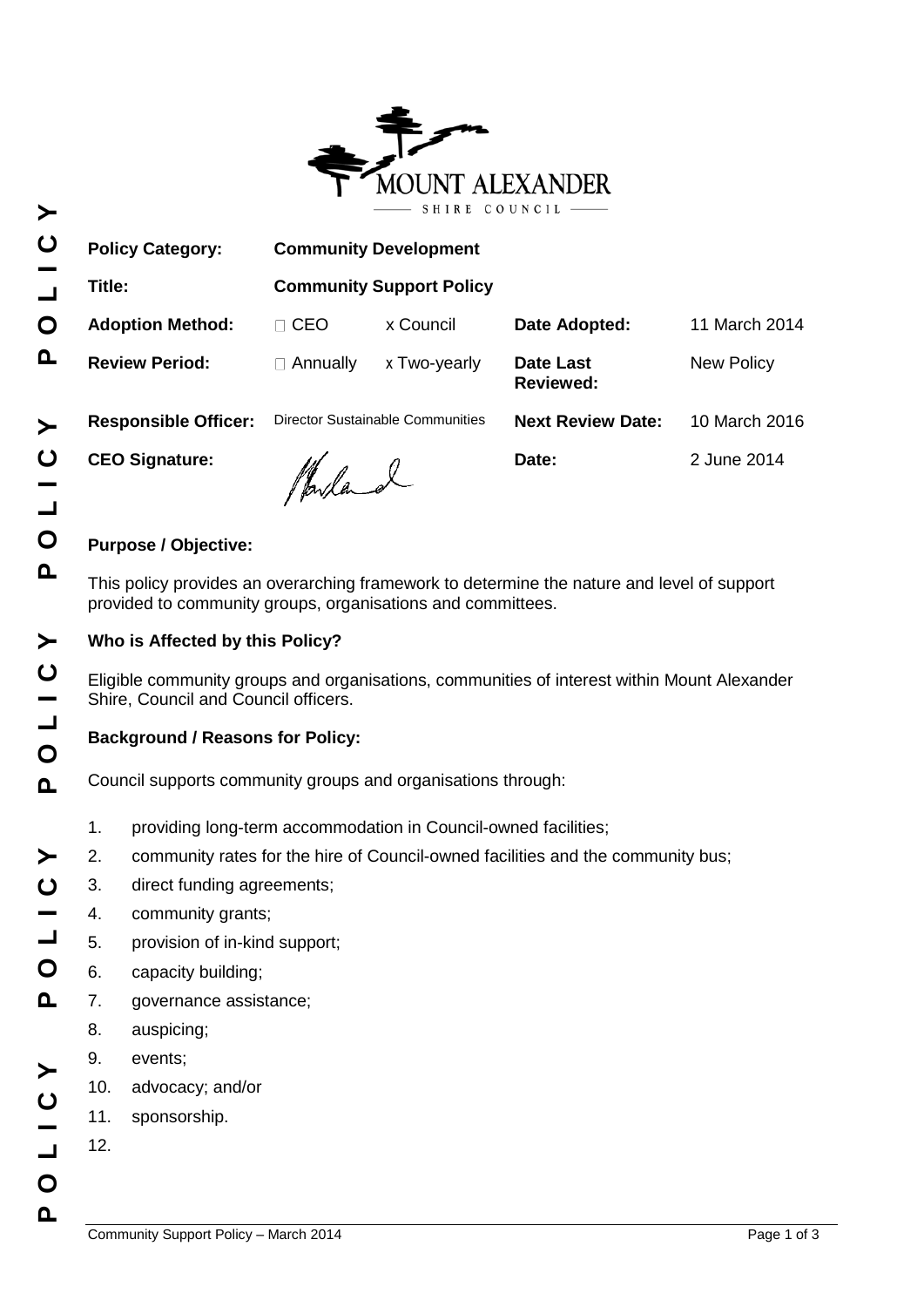Implementation of the policy will provide a consistent rationale to enable Council to assess and respond to requests for support.

### **Scope:**

The policy applies to eligible organisations and community groups seeking support from Council.

### **Policy Content:**

Implementation of the policy will be based on the following principles and criteria:

### **Base level criteria to be considered for all types of community support**

- The group or organisation is:
	- $\circ$  an incorporated community group or auspiced by an incorporated organisation (as defined by the Australian Taxation Office), or
	- o a Special Committee (Section 86) of Council.

#### The group or organisation:

- $\circ$  has provided evidence of its financial sustainability;
- $\circ$  has documented evidence for how the program, activity or service aligns with Council's current strategic directions identified in the *Council Plan and Public Health and Wellbeing Plan 2013-2017*, as well as policies specific to the nature of that program, activity or service;
- $\circ$  has documented evidence of need for the program, activity or service offered by the group or organisation;
- $\circ$  has outlined the intended community outcomes from the program, service or activity;
- o will deliver the program, activity or service within the Shire;
- $\circ$  is willing to enter into an agreement with Council which requires the community group or organisation to undertake an acquittal and review/evaluation process; and
- $\circ$  is willing to publicly acknowledge Council's support in all promotional material and in the media.

#### **Additional criteria for consideration for direct funding agreements and/or provision of longer term accommodation in Council owned or managed facilities**

The group or organisation has:

- A demonstrated track-record in delivering community development outcomes in the Shire;
- Relationships and partnerships with other organisations;
- Measures in place that maximise opportunities for community members to access the service, program or activity;
- A current strategic plan based on comprehensive evidence that demonstrates the need for the program or service in the Shire; and
- Evidence demonstrating that it is maximising opportunities for community members to access the service, program or activity. This includes justification for aspects of access such as length of programs, costs and opening hours/periods across the year.